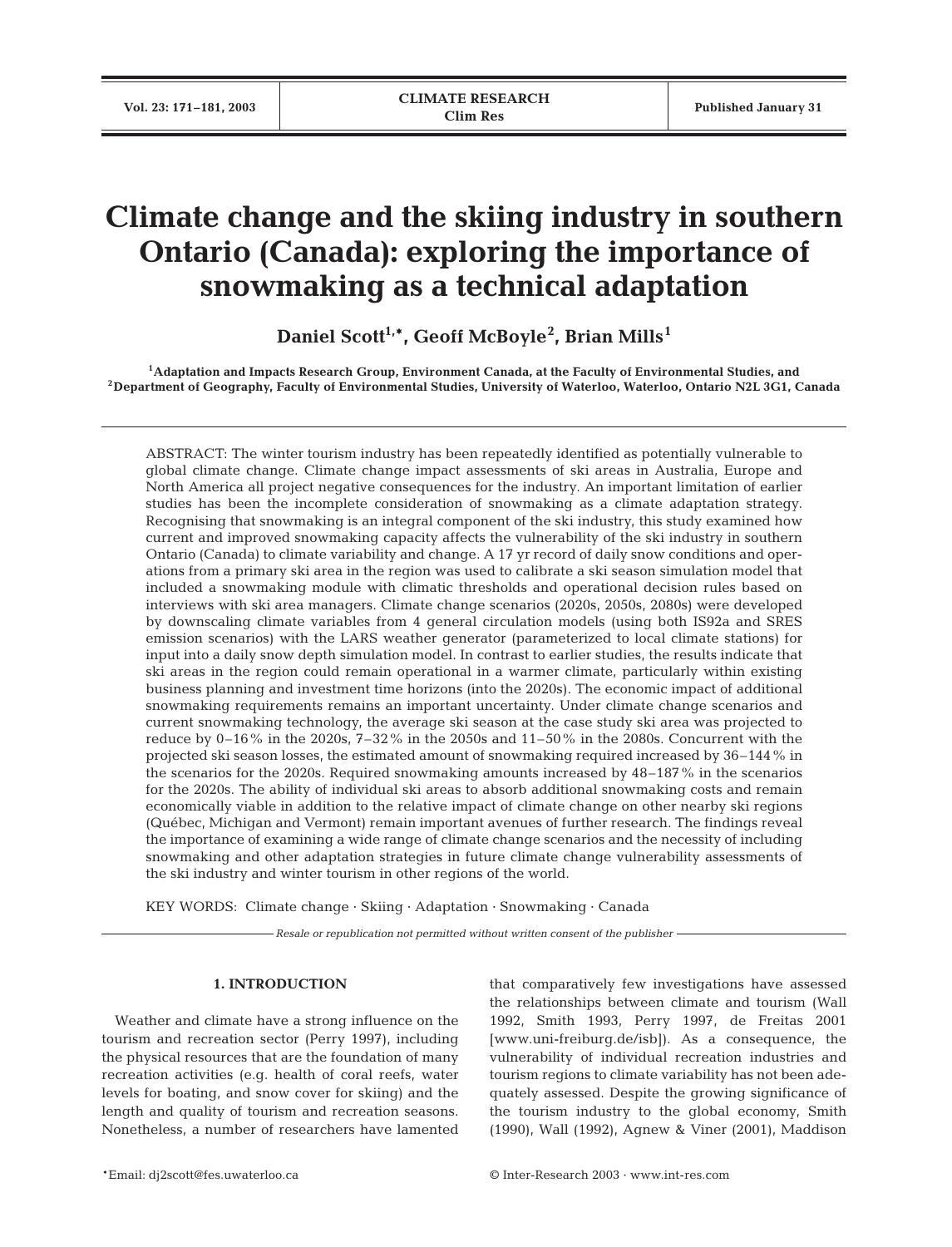(2001), and Scott et al. (2002) expressed concern that understanding of the potentially profound impacts of global climate change on this important economic sector remains equally limited.

The winter tourism industry, in particular, has been repeatedly identified as potentially vulnerable to climate change (Wall 1992, ACACIA 2000, IPCC 2001) and has received greater research attention. Climate change impact assessments of ski areas in a number of nations (Australia: Galloway 1988, König 1998; Austria: Breiling et al. 1997; Canada: McBoyle & Wall 1992; Scotland: Harrison et al. 1999; Switzerland: König & Abegg 1997, Elsasser & Bürki 2002) all project negative consequences for the industry. An important limitation of these studies has been the incomplete consideration of snowmaking as a climate adaptation strategy. Snowmaking is an integral component of the ski industry and, as Scott et al. (2002) found, can have significant implications for the results of climate change impact assessments.

The objectives of this study were 3-fold. First, daily records of snow conditions and skiing operations for a primary ski area in the study area (southern Ontario, Canada) were examined in order to assess the sensitivity of ski areas to climate variability over a 17 yr period and the importance of snowmaking as a climate adaptation. Second, ski conditions data were used to develop and calibrate a ski season simulation model capable of integrating both current and improved snowmaking capabilities to examine the potential impact of climate change (scenarios for the 2020s, 2050s, and 2080s) on the case study ski area. Third, the study explored how projected impacts on the ski industry differed under the wider range of climate change scenarios based on the IPCC Special Report on Emission Scenarios (SRES) (IPCC 2000).

## **2. METHOD**

A schematic for the study methodology is provided in Fig. 1. The data sources utilized and the methodological procedures are specified sequentially in the remainder of this section.

#### **2.1. Study area and skiing data**

The Canadian alpine ski industry experienced significant growth from 1985 to 1995. In 1995 there were a total of 252 alpine ski areas operating across Canada and over 1.5 million active skiers during the 1999/2000 season (Canadian Ski Council 2000). Regionally, the province of Ontario contains the largest proportion of active Canadian skiers (30%). The 40 members of the Ontario Snow Resorts Association (OSRA) reported 3.2 million skier visits during the 2000/01 ski season (M. Minardi, Ontario Snow Resorts Association, Barrie, Ontario, pers. comm. 2001). Toronto is Canada's largest city and greatest single market of active skiers (Canadian Ski Council 2000). The Canadian Ski Council (2000) reported that 45% of the skiers in this regional market travel less than 1 h to their ski area destination. Although ski areas near the City of Toronto are not among the internationally known Canadian ski resorts (e.g. Whistler-Blackcomb, Lake

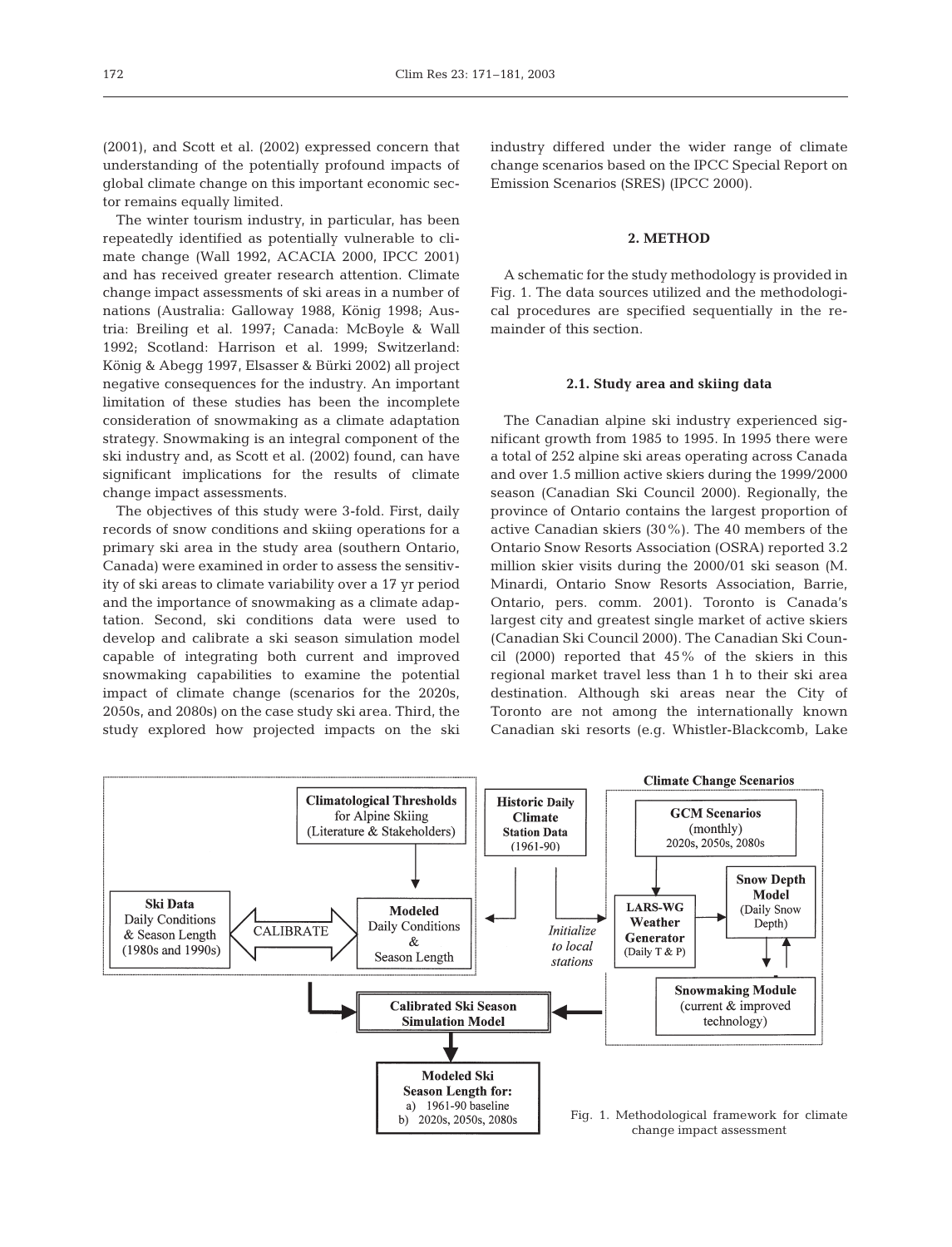Louise, Mont Tremblant), they serve Toronto's large skiing market and, as McBoyle & Wall (1992) suggested, have an important role in the development of skiing demand for the more challenging vacation ski resorts of North America and beyond.

Horseshoe Resort was the ski area chosen as the case study for this analysis because of its central location among other ski areas north of the City of Toronto and its business strategy of maximizing the length of the ski season (thereby displaying greater climate-related variability in ski season length than other ski areas that only open during the core ski season—approximately the Christmas holiday to the second week of March). Horseshoe Resort is located within a 1 h drive of the City of Toronto and attracts skiers from Toronto who want to ski for the day and return home in the evening ('day trip'). In order to best capture the Toronto daytrip ski market, the resort is known for its efforts to be the first ski area open in the region and the last to close. A CDN-\$5 million investment in a snowmaking system in the late 1980s has enabled Horseshoe Resort to consistently have the longest ski season in the region (averaging 124 d from 1980/1981 to 1999/2000).

Data on the daily ski conditions (including whether the ski area was in operation, snow depth, snow conditions, number of ski runs open, and snowmaking activities) for the winters of 1981/82−1999/2000 was provided by the Ontario Ministry of Tourism, Culture and Recreation.

## **2.2. Climate data and climate change scenario construction**

The selection of the climate station for this study was based on 2 considerations: the proximity to Horseshoe Resort ski area, and the length of record and quality of individual climate stations. A complete record of daily temperature (maximum, minimum and mean), precipitation (rain and snowfall) and snow depth data for 1961-1996 (the last year the rehabilitated snow depth data set was available) was obtained for the Orillia climate station (44.37° N, 79.25° W; 220 masl) (Meteorological Service of Canada 1999, 2000). Two years with missing climate data during the potential ski season (November to April) were excluded from the 1961–1990 baseline calculations.

The climate change scenarios used in this analysis were obtained from the Canadian Climate Impact Scenarios (CCIS) Project. The scenarios provided by CCIS Project<sup>1</sup> have been constructed using recognised methodologies and in accordance with the recommendations of the Intergovernmental Panel on Climate Change (IPCC) Task Group on Scenarios for Climate Impact Assessment. The scenarios are derived from

30 yr means (2010–2039 corresponding to the scenario for the 2020s, 2040–2069 to the scenario for the 2050s, and 2070–2099 to the scenario for the 2080s) and represent change with respect to the 1961–1990 modeled baseline period. Monthly climate change scenarios from 6 modelling centres (using between 4 and 6 general circulation model [GCM] grid boxes depending on the resolution of the model) and forced with both IS92a and SRES emission scenarios (as available) were obtained for the study area. In order to consider a wide range of possible climate futures, yet limit the number of scenarios used in the analysis to a manageable number, scenarios that represented the upper and lower bounds of change in December-January-February (DJF) mean temperatures and precipitation were selected. The characteristics of the GCMs used in the analysis are outlined in Table 1, and their mean DJF temperature and precipitation changes are compared in Fig. 2.

To produce daily temperature and precipitation data for each of the climate change time series (2010–2039, 2040–2069 and 2070–2099), monthly climate change scenarios from the 6 GCM scenarios (Table 1) were downscaled using the LARS stochastic weather generator (Semenov et al. 1998), parameterized to the Orillia climate station using climate data from the baseline period 1961–1990. Stochastic weather generators such as LARS-WG are inexpensive computational tools that produce site-specific, multiple-year climate change scenarios at the daily timescale which incorporate changes in mean climate and climate variability as projected by GCMs (Semenov et al. 1998).

Temperature and precipitation variables were used to drive a locally calibrated snow depth model that was based largely on methods used to develop the Canadian Daily Snow Depth Database (Brown & Braaten 1999) and Water Balance Tabulations for Canadian Climate Stations (Johnstone & Louie 1983). This technique involved estimating 3 parameters: (1) amount of precipitation that falls as snow and rain, (2) snow accumulation, and (3) snowmelt. For this analysis a constant snow pack density of 300 kg  $\mathrm{m}^{-3}$  was assumed (after Brown & Braaten 1999). This is an acknowledged compromise, as the density of both natural snow and human-made snow can vary substantially and the ability to vary the density of snow during snowmaking is a considerable asset to ski areas. A US Army Corps of Engineers (1956) equation was used for daily snowmelt calculations:

 $M = k [(1.88 + 0.007R)(9/5T) + 1.27], T > 0.$ 

<sup>1</sup>CCIS Project (2002) Canadian Climate Impact Scenarios Group, Meteorological Service of Canada, Regina. Available at http://www.ccis.uvic.ca/scenarios/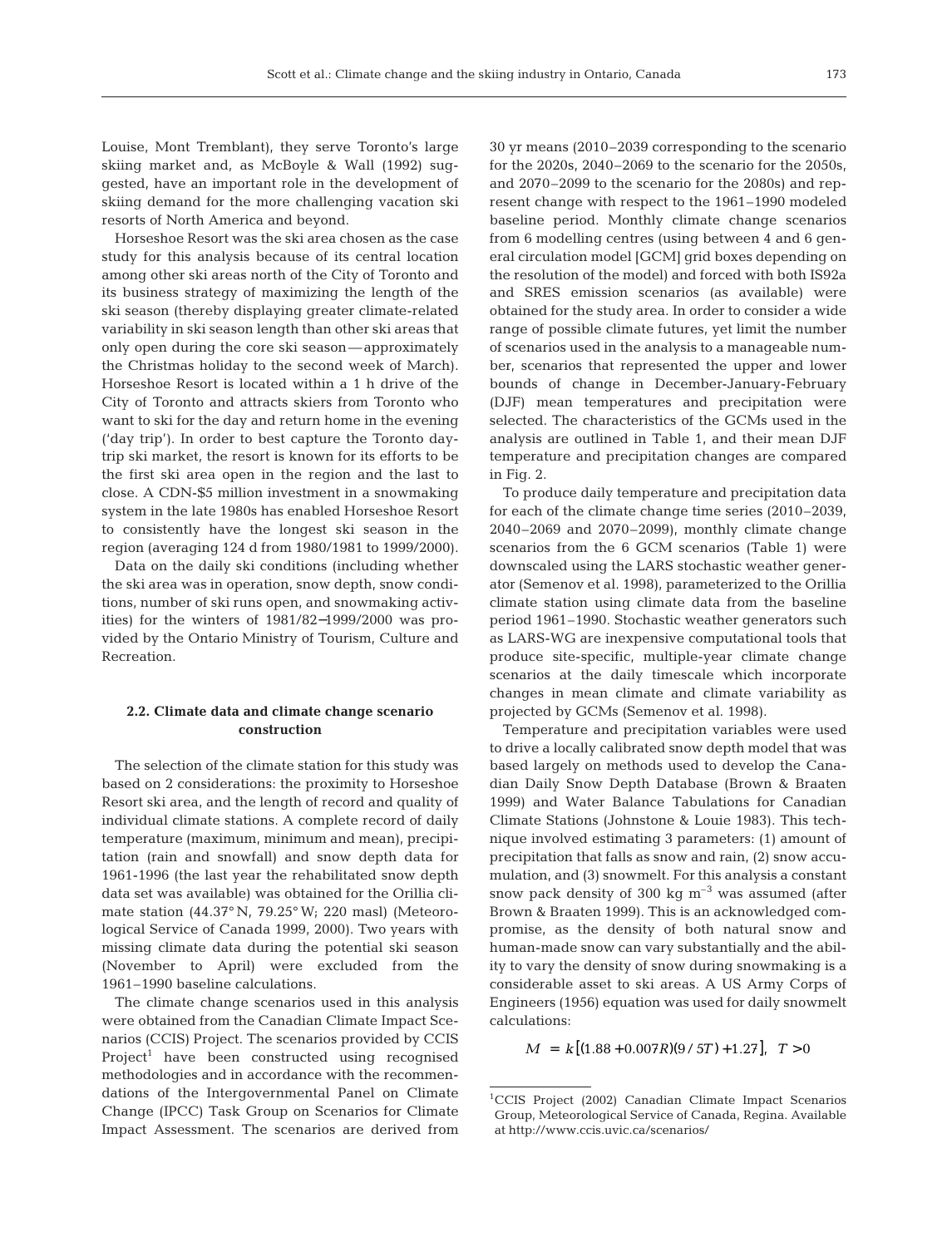| <b>GCM</b>          | Atmospheric<br>resolution<br>(degrees $lat \times long$ ) | Atmospheric<br>layers | Ocean<br>resolution<br>(degrees $lat \times long$ ) | Ocean<br>layers | Emission<br>scenario |
|---------------------|-----------------------------------------------------------|-----------------------|-----------------------------------------------------|-----------------|----------------------|
| CGCM1 <sup>a</sup>  | $3.75 \times 3.75$                                        | 10                    | $1.8 \times 1.8$                                    | 29              | IS92a <sup>e</sup>   |
| CGCM2 <sup>a</sup>  | $3.75 \times 3.75$                                        | 10                    | $1.8 \times 1.8$                                    | 29              | $SRES-B2e$           |
| HadCM3 <sup>b</sup> | $2.5 \times 3.75$                                         | 19                    | $2.5 \times 3.75$                                   | 20              | IS92a, SRES-B2       |
| CCSR <sup>c</sup>   | $5.6 \times 5.6$                                          | 20                    | $2.8 \times 2.8$                                    | 17              | IS92a                |
| CSIRO <sup>d</sup>  | $3.2 \times 5.6$                                          | 9                     | $3.2 \times 5.6$                                    | 21              | SRES-A2              |

Table 1. General circulation model (GCM) comparison. All scenarios include the forcing of greenhouse gases and atmospheric aerosols

<sup>a</sup>Canadian Centre for Climate Modelling and Analysis

bUK Hadley Centre for Climate Prediction and Research

c Centre for Climate System Research, University of Tokyo

<sup>d</sup>Australian Commonwealth Scientific & Industrial Research Organization

<sup>e</sup>'X' indicates ensemble average consisting of a number of scenarios undertaken with identical forcing scenarios, but slightly different initial starting conditions in the atmosphere and oceans

where *M* is snowmelt water (mm  $d^{-1}$ ), *k* is a locally calibrated snowmelt factor, *T* is mean daily air temperature (°C); and *R* is mean daily rainfall (mm). Note: *T* and *R* were provided for each future time series (2010–2039, 2040–2069, 2070–2099) by output from the LARS weather generator.

The validity of the approach was tested using observed data from the 1980–1990 period at the Meteorological Service of Canada primary climate station in the study region (Muskoka station). The performance of the snow cover model versus observed snow depth at the Muskoka station is presented in Fig. 3. The snow cover model tended to have a deeper snow pack in the spring than the observed record. This is in part attributed to increased solar radiation in late March and early April. This over-prediction was not deemed problematic for this analysis as it occurs late in the ski season, when the ski areas in the study area have accumulated a large snow pack (usually 75 cm of packed



Fig. 2. Climate change scenario comparison (DJF 2050s)

natural and human-made snow) and rely on this 'banked' snow during late-season operations. Typically, the demand for spring skiing in the study area wanes before the snow pack is exhausted.

To complete the ski area snow conditions modelling component, a snowmaking module was integrated with the snow depth model. The estimated technical capacities (e.g. minimum temperature at which snow can be made economically) and decision rules for the snowmaking module (e.g. when to start making snow to begin the ski season) were derived from communications with ski industry stakeholders in the study area and are summarized in Table 2. Anticipating technological improvements in snowmaking systems, the study also parameterized a snowmaking module with improved snowmaking capacities (Table 2).

With a vertical drop of less than  $100 \text{ m}$  (base =  $312$ ) masl, summit = 406 masl) differences in climate and snowmaking conditions at the top and bottom of the ski area were assumed to be minor and not modeled separately in this analysis.

### **2.3. Ski season simulation model and calibration**

A number of climatological thresholds that define a 'skiable day' were identified in a literature review (Crowe et al. 1973, Lamothe & Periard 1988). After comparing the thresholds against observed ski conditions and ski area operational activity in the study area, it was determined that these climatic thresholds were unsatisfactory for simulating ski seasons in the study area (Scott et al. 2002). In some cases, snow depth thresholds were unrealistic (e.g. 2.5 cm in Crowe et al. 1973). The thresholds for minimum and maximum temperature and precipitation were also exceeded frequently in the observed data. This is in part explained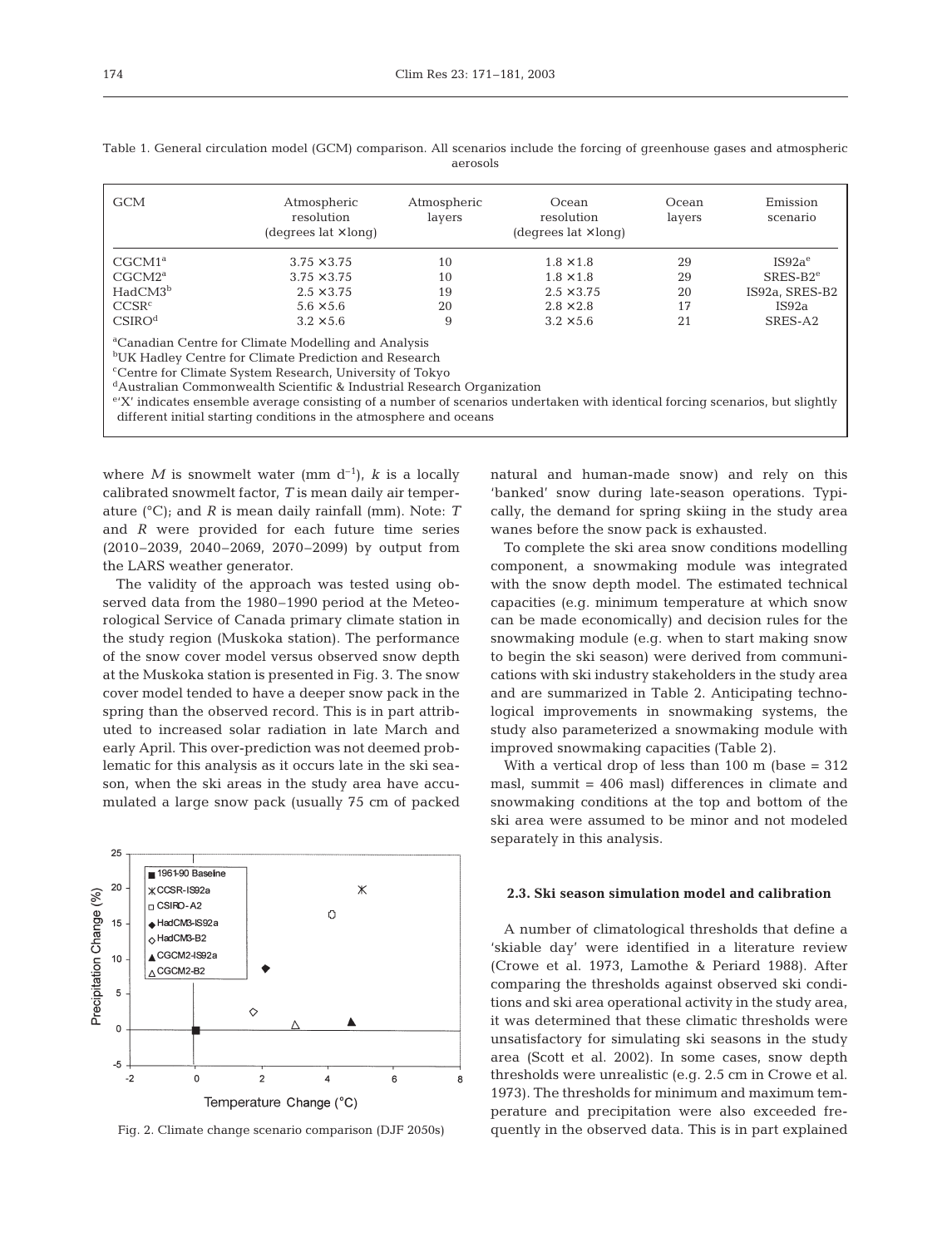

Fig. 3. Observed and simulated daily snow depth at Muskoka climate station 1980−1990. The Muskoka climate station is used for illustrative purposes because it is one of Environment Canada's primary climate stations and it is centrally located within the study area

by the different decision making of skiers (demand) and ski area management (supply). The former may choose not to ski when it is very cold or during poor snow conditions, but the latter must open to generate business revenue and accommodate those willing to accept sub-optimal conditions. The climate thresholds used to parameterize the ski season simulation model in this analysis were refined through examination of the observed ski operations data and communication with ski industry stakeholders. For the purposes of this study, ski areas were assumed to be closed if any of the following climatic conditions occurred: snow depth < 30 cm; maximum temperature  $> 10^{\circ}$ C for 2 consecutive days accompanied by liquid precipitation; or 2 d of liquid precipitation totalling >20 mm. A comparison of the observed and simulated ski seasons at the Horseshoe ski area revealed that over the 17 yr of observed data that were available, the average season length was 124 and 123 d, respectively (minimum seasons

were 111 and 99 d and maximum seasons 140 and 152 d). Overall the ski season simulation model performed reasonably, missing the observed season length by more than 7 d (approximately 5% of an average season) in only 5 of 17 yr.

A number of potential sources of error between the observed and simulated ski seasons exist. There could be small differences in climate records between the Orillia climate station and the Horseshoe Resort ski area (particularly for event-driven variables like snowfall). In one year there was a known inaccuracy in the reported ski conditions data; the Horseshoe Resort ski area was still open with a 55 cm snow base in early April, but the Ministry of Tourism stopped reporting ski conditions, thus shortening the observed season versus the simulated season. There are also potential sources of error related to the regional climate change projections provided by GCMs and the downscaling techniques utilized. Finally, an important difficulty in

Table 2. Snowmaking module technical capacities and decision rules

|                                                                           | Current snowmaking<br>technology | Improved snowmaking<br>technology |  |
|---------------------------------------------------------------------------|----------------------------------|-----------------------------------|--|
| <b>Technical capacity</b>                                                 |                                  |                                   |  |
| Minimum temperature for efficient snowmaking $(°C)$                       | $-5$                             | $-2$                              |  |
| Snowmaking capacity $d^{-1}$ over entire skiable terrain of ski area (cm) | 10                               | 15                                |  |
| Snowmaking decision rules                                                 |                                  |                                   |  |
| Snowmaking window                                                         | Nov 23–Mar 30                    | Nov 23–Mar 30                     |  |
| Snow base depth to maintain <sup><math>a</math></sup> (cm)                | 50                               | 50                                |  |

<sup>a</sup> Although 30 cm is the preferred minimum operational snow base and the climate suitability threshold used to simulate ski season length, ski areas in the study region produce a thicker snow base (usually 50−75 cm) early in the ski season in order to have a reserve of snow in case of poor weather conditions (high temperatures, rain) later in the ski season. To emulate this management strategy, the snowmaking module was designed to maintain a 50 cm snow base until the end of March (after the economically important 'March-break' school holiday period in the study area)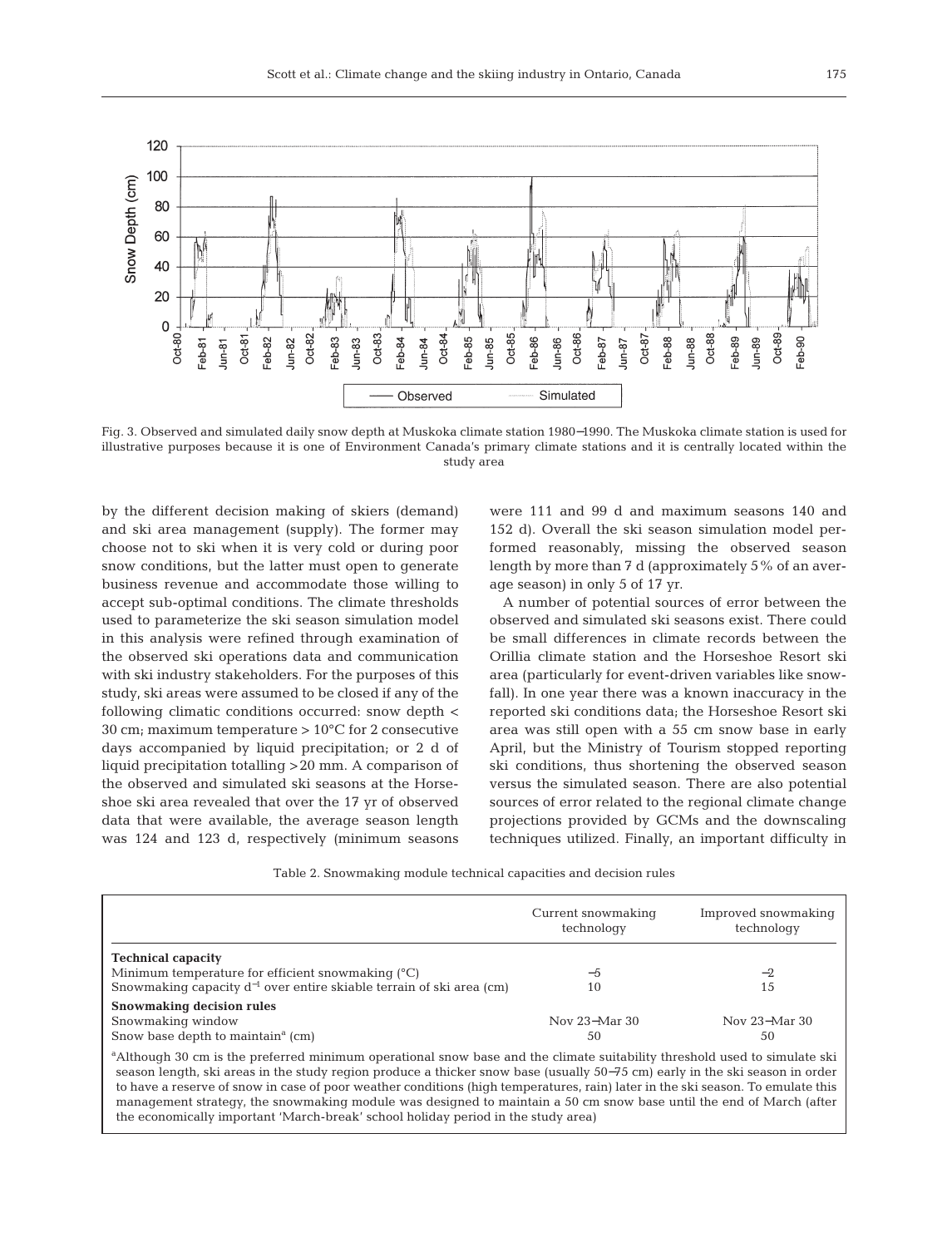attempting to model the ski season (which is a socioeconomic system) with only climate suitability criteria is the inability to account for business decision-making variables that also influence ski area operations. For example, ski area managers may not always abide by the decision-making rules that define our snowmaking module and decide to open the ski area with less than the preferred 30 cm snow base because a competitor has opened. Although we are able to qualitatively describe these potential sources of error in the methodology, we have not yet been able to quantify the degree of uncertainty associated with this modelling approach.

## **3. CURRENT CLIMATE SENSITIVITY AND ADAPTATION**

The following regional newspaper headlines are illustrative of the sensitivity of the skiing industry in the study area to inter-annual climate variability: 'Warm temps killing ski season' (13 December 1998), 'Ski operators take big hit with warm weather' (29 March 2000), 'Skiing bonanza: early snow boosts Ontario resorts' (28 December 2000), 'Praying for a white Christmas: Warm weather has ski resort operators worried' (4 December 2001).

In order to reduce their vulnerability to climate variability, well-capitalized ski areas in the region have made multi-million dollar investments in snowmaking technology. As of 1977, only half of Ontario's ski areas had any type of snowmaking system in place (Lynch et al. 1981). However, in response to the poor ski seasons of 1979/1980 and 1982/1983, most ski areas made substantial improvements to their snowmaking systems



Fig. 4. Comparative snow depth at Orillia climate station (natural snow only) and Horseshoe ski area (natural snow and snowmaking). Ski areas in the study area cite a 30 cm snow base (solid line) as preferred for ski operations. Data unavailable for 1988/89

during the mid- to late 1980s. The former director of the Ontario Snow Resort Association emphasized the importance of snowmaking in the region when he stated (MacDonald 1988), 'If we had to rely on snow from the heavens, the ski industry would be bankrupt.' All of the ski areas in the region now have 100% snowmaking coverage of skiable terrain. This situation is similar to other non-alpine regions of Canada. All ski areas in the provinces of Québec and New Brunswick have snowmaking systems, although the proportion of skiable terrain covered by snowmaking varies (usually in the 50 to 90% range). However, the use of snowmaking is very different in alpine regions of Canada (the provinces of Alberta and British Columbia), where only 50 to 75% of ski areas have snowmaking systems and the proportion of skiable terrain covered is much lower.

The importance of snowmaking to Horseshoe Resort ski operations is clearly revealed in Fig. 4, where the recorded natural snow depth at the Orillia climate station is compared with the reported snow depth (composed of natural snow fall plus snowmaking) at the nearby Horseshoe Resort ski area. While some difference in snow depth could be the result of slightly different climatic conditions between the climate station and ski area, if this were the case, then one would expect to find periods where the ski area would have less snow. This is never the situation, and because we have documented records of snowmaking activity, we are confident that the majority of the difference in natural snow depth and snow depth at the ski area represents snowmaking activity. In the years illustrated, the absence of snowmaking would have meant that the preferred 30 cm snow base (solid line in Fig. 4) for ski operations would have been achieved for only a very short time. The economic viability of the ski area dur-

> ing these low snowfall winters would have been questionable without snowmaking systems. The multi-million dollar investment in snowmaking extended the period with an operational 30 cm snow base at the Horseshoe Resort ski area by 33 to 830% during the 1980s and 1990s. Horseshoe Resort now has sufficient snowmaking capacity to make all of its ski runs operational (from a zero snow condition to a skiable base) with approximately 5 d of suitable temperatures.

## **4. CLIMATE CHANGE IMPACT ASSESSMENT**

As indicated in Fig. 1, monthly temperature and precipitation climate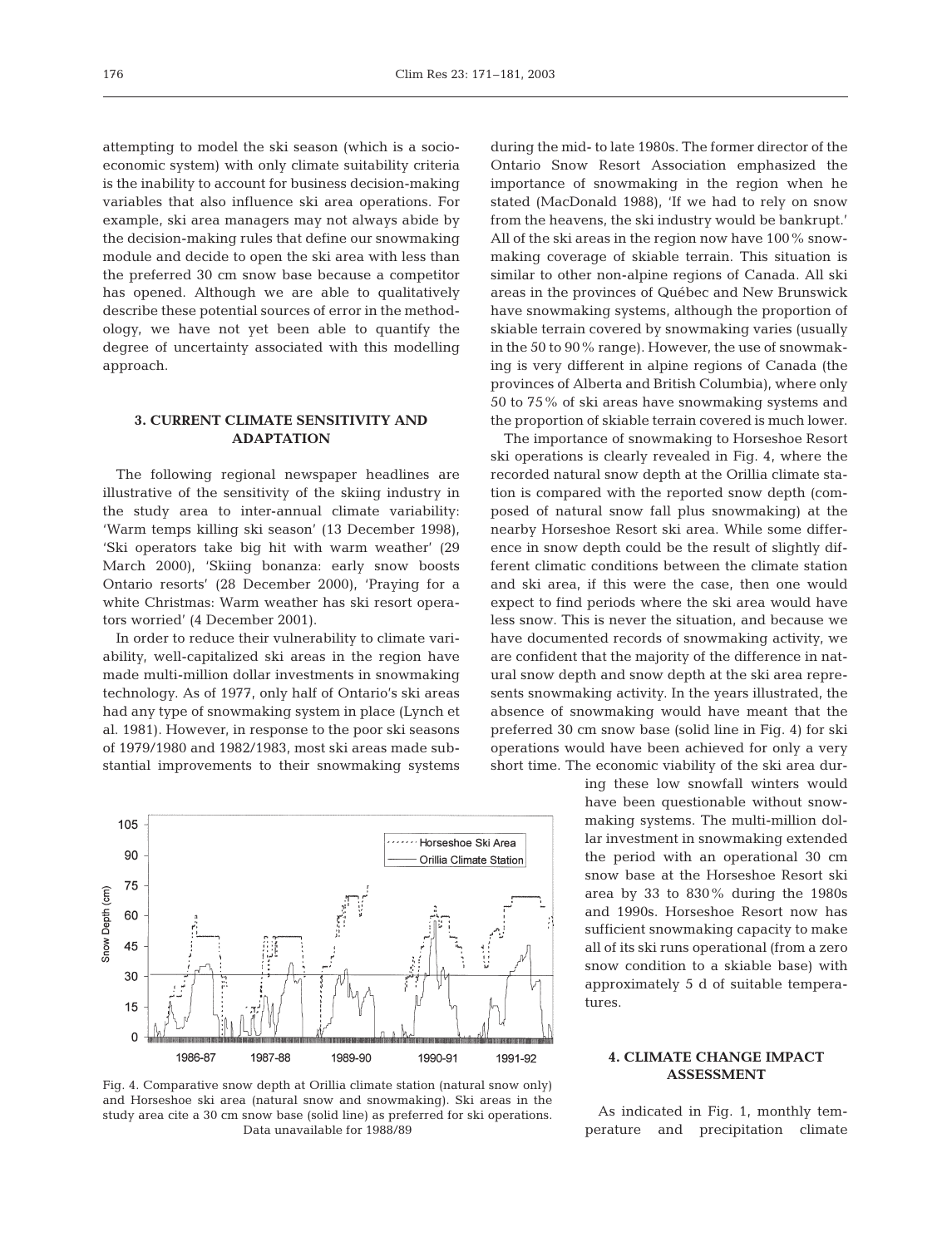change fields from GCMs were downscaled with the LARS weather generator (parameterized to local stations) to provide daily temperature and precipitation inputs into the snow cover model. When run without the snowmaking module, analysis of the modelled natural snow regime in the study area (days with snow cover and days with greater than 30 cm snow depth) revealed important changes under each of the climate change scenarios. The number of modelled days with a natural 30 cm snow base at Orillia climate station declined from an average of 71 in the modeled 1961–1990 baseline period to 7–43 in the 2020s, 3–26 in the 2050s and 1–14 in the 2080s. While the depth of the snow base is only 1 climate suitability parameter used in ski season analysis, it is the most significant. As important as snowmaking was shown to be for the current viability of the ski industry in the study area (Section 3), the reduction in the number of days with a natural snow base of 30 cm suggests that by the 2020s the viability of the ski industry in the region would be in question without snowmaking. That was the conclusion of earlier studies that examined the potential impact of climate change on the ski industry in the region. In their analysis in the late 1980s and early 1990s, McBoyle & Wall (1992) and Ordower (1995) pro-

jected 40 to 100% losses in the average ski season under 2 doubled carbon-dioxide  $(CO<sub>2</sub>)$  equilibrium GCM scenarios. These studies were not able to account for the impact of the large investments in snowmaking systems that were taking place at the time. Today, the incorporation of snowmaking is a necessity for a robust climate change impact assessment of the ski industry in the study region.

The projected impact of climate change on the length of average ski season and snowmaking requirements at the Horseshoe Resort ski area differed substantially among the range of climate change scenarios selected for this analysis (Tables 3 & 4). Unlike previous climate change impact studies of the skiing industry, this analysis was able to examine the impact of climate change scenarios for the early decades of this century, which are most relevant to business planning and investment time frames. In the 2020s, the HadCM3-B2 scenario projected that with current snowmaking technology there would be no change to the average ski season (relative to the 1961–1990 baseline) and

relatively little additional snowmaking required (136% of 1961–1990 baseline). The HadCM3-B2 scenario projects the least DJF warming in the study area of all the GCMs considered, with precipitation increases that help offset additional snow melt from slightly warmer average temperatures (Fig. 2). At the other end of the range of climate change projections for the 2020s, the warmer CGCM1-IS92a scenario projected a 16% reduction in the average ski season and a 144% increase in the amount of snowmaking required. With improved snowmaking technology (Table 2), the ski season loss in the 'worst-case' CGCM1-IS92a scenario for the 2020s could be only 8% with an approximate tripling (287% of 1961–1990 baseline) in the amount of snow produced by snowmaking.

Although the CCSR-IS92a and CSIRO-A2 scenarios projected similar DJF warming as CGCM1-IS92a, the substantial increase in DJF precipitation in these 2 scenarios (20 and 16%, respectively) offset projected ski season losses and additional snowmaking requirements.

Regardless of the climate change scenario, average ski seasons continue to shorten as the magnitude of climate change increases in the latter decades of the 21st century (Table 3). The impact of the different climate

Table 3. Modeled ski season length (% change from 1961−1990 baseline). Modeled 1961−1990 baseline = 123 d

| Climate change<br>scenario | Current<br>snowmaking<br>technology |        |        | Improved<br>snowmaking<br>technology |        |       |  |
|----------------------------|-------------------------------------|--------|--------|--------------------------------------|--------|-------|--|
|                            | 2020s                               | 20.50s | 2080s  | 2020s                                | 2050s  | 2080s |  |
| CGCM1-IS92a                | $-16$                               | $-32$  | $-48$  | -8                                   | $-21$  | $-35$ |  |
| HadCM3-IS92a               | -9                                  | $-19$  | $-37$  | $-3$                                 | $-11$  | $-26$ |  |
| $CCSR$ - $IS92a$           | $-11$                               | $-21$  | $-4.5$ | $-4$                                 | $-1.5$ | $-32$ |  |
| $CSIRO-A2$                 | -9                                  | $-19$  | $-50$  | $-3$                                 | $-11$  | $-39$ |  |
| $CGCM2-B2$                 | $-5$                                | -9     | $-19$  | $\Omega$                             | $-3$   | $-11$ |  |
| HadCM3-B2                  | $\Omega$                            | $-7$   | $-11$  | $+5$                                 | $-1$   | $-4$  |  |

Table 4. Modeled snowmaking requirements (% of 1961−1990 baseline). Modeled 1961−1990 baseline = 56 cm

| Climate change                              | Current<br>snowmaking<br>technology |                    |                   | Improved<br>snowmaking<br>technology |                   |                   |
|---------------------------------------------|-------------------------------------|--------------------|-------------------|--------------------------------------|-------------------|-------------------|
|                                             | 2020s                               | 20.50s             | 2080s             | 2020s                                | 20.50s            | 2080s             |
| CGCM1-IS92a<br>HadCM3-IS92a<br>$CCSR-IS92a$ | 244<br>160<br>205                   | 342<br>2.14<br>275 | 380<br>312<br>401 | 287<br>187<br>248                    | 421<br>262<br>342 | 521<br>425<br>519 |
| $CSIRO-42$                                  | 171                                 | 2.53               | 380               | 198                                  | 307               | 542               |
| $CGCM2-B2$                                  | 162                                 | 200                | 267               | 183                                  | 230               | 317               |
| HadCM3-B2                                   | 136                                 | 161                | 191               | 148                                  | 185               | 230               |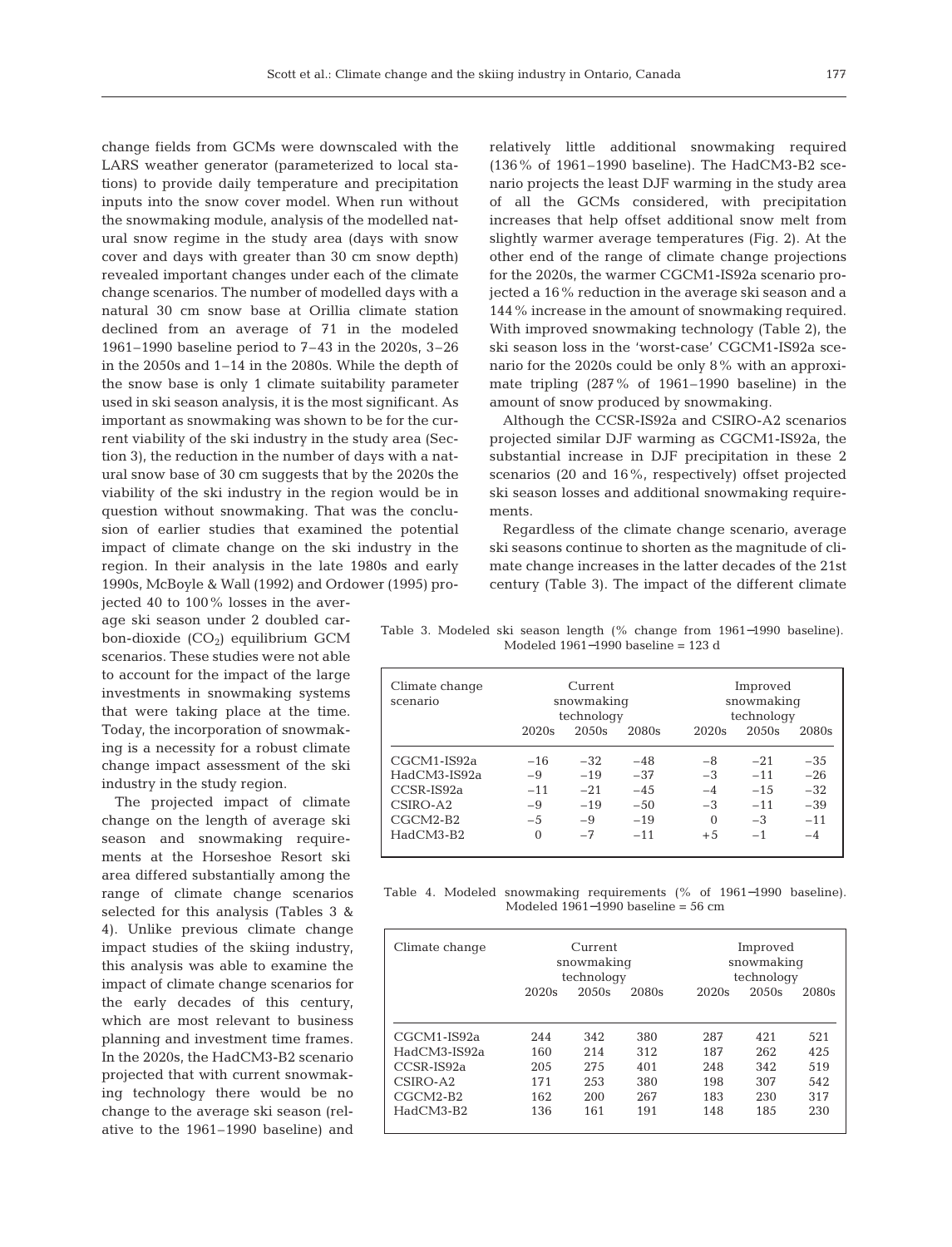

Fig. 5. Modeled ski season length with current snowmaking capabilities. Years with missing climate data not included

change scenarios on the ski season and snowmaking requirements also becomes much more pronounced in the 2050s and 2080s, with 2 distinct futures emerging. Throughout each time period, the HadCM3-B2 scenario remains the 'best-case' scenario, with only an 11% reduction in the length of the average ski season by the 2080s (only a 4% reduction with improved snowmaking technology). The other climate change scenario driven with the SRES-B2 emission scenario (CGCM2-B2) projected slightly larger, but comparable, losses in average ski seasons in the 2080s (19% with current snowmaking technology and only 11% with improved snowmaking technology in place).

The 4 remaining climate change scenarios driven with IS92a and SRES-A2 emission scenarios (CGCM1-IS92a, HadCM3-IS92a, CCSR-IS92a and CSIRO-A2) projected a distinctly different and more challenging future for the ski industry in the study area. With current snowmaking capabilities, these 4 climate change scenarios projected a 37 to 50% reduction in the average ski season in the 2080s (Table 3). Additional snowmaking requirements more than tripled in each of these 2080s scenarios (ranging from 312 to 401% of the 1961–1990 baseline). With improved snowmaking capabilities, projected losses in the average ski season in the 2080s were reduced to 26−39% under these same 4 climate change scenarios. The estimated additional snowmaking requirements increased to between 425 and 542% (relative to the 1961–1990 baseline).

Fig. 5 displays the trend in the projected ski season length under the overall 'best-case' HadCM3-B2 and 'worst-case' CSIRO-A2 scenarios and whether or not a ski season achieved the stated business objective of a minimum 12 wk (84 d) season (as indicated by Horseshoe Resort management). During the observed record

from 1980–1999 and the modeled 1961–1990 baseline, this economic benchmark was achieved every year. Assuming no change in snowmaking capabilities, the probability of a 12 wk ski season in the 2020s remained 100% in all climate change scenarios except the CGCM1-IS92a and HadCM3-IS92a scenarios, where the probability dropped to 93 and 97%, respectively (though both became 100% with improved snowmaking capabilities). By the 2050s, the probability of a 12 wk ski season with current snowmaking capacities remained 100% in only the 2 SRES-B2-driven scenarios (HadCM3-B2 and CGCM2- B2). With improved snowmaking capabilities, 3 of the 4 remaining scenarios achieved 100% probability in

the 2050s. The relatively drier CGCM1-IS92a scenario was the exception, with only an 83% probability using improved snowmaking capabilities. The differentiation between the SRES-B2 driven scenarios and the other scenarios was very prominent in the 2080s. The SRES-B2 scenarios achieved a 12 wk ski season every year, while the probability among the other 4 scenarios dropped to between 31% (CSIRO-A2) and 69% (HadCM3-IS92a). It would appear that by the 2080s, an important vulnerability threshold is surpassed in the IS92a and SRES-A2 driven scenarios, where projected warming can no longer be offset by increased winter precipitation or improved snowmaking capabilities. In the 'worst-case' CSIRO-A2 scenario, the probability of achieving a 12 wk ski season with current snowmaking capacities declined from 90% in the 2050s to 0% in the 2080s. With improved snowmaking capacity the probability declined from 100% in the 2050s to 31% in the 2080s.

### **5. DISCUSSION**

The findings of this study were consistent with previous climate change impact assessments of the skiing industry, in that the scenarios utilized indicate an increasingly challenging business environment for the ski industry under climate change. In contrast, however, the magnitude of the projected climate change impact was substantially diminished relative to previous studies because the research was able to incorporate snowmaking as a climate adaptation and examine a wider range of climate futures (SRES) that only recently became available through the IPCC and international climate modelling centres. In this study,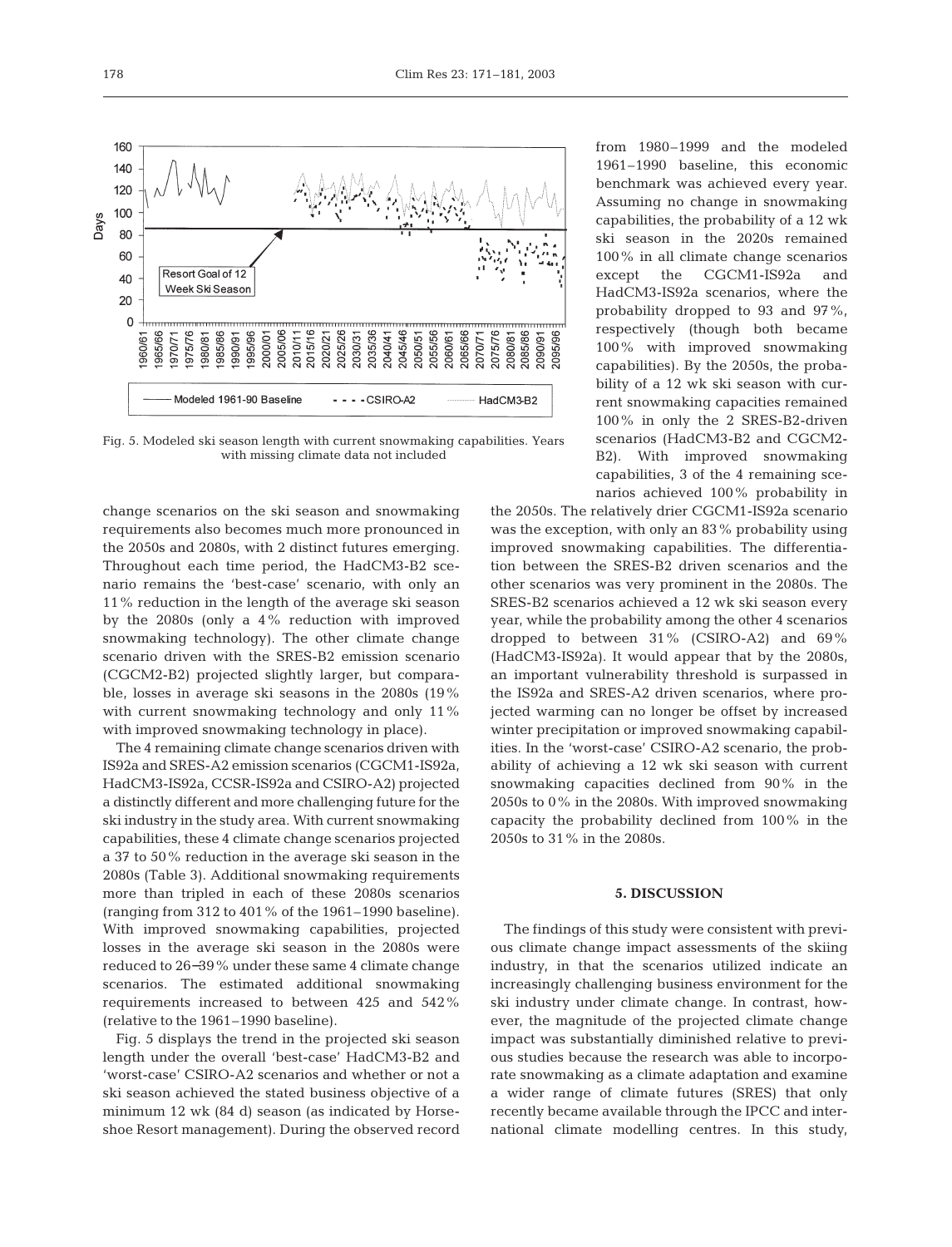approximate doubled-atmospheric  $CO<sub>2</sub>$  equivalent scenarios (2050s) reduced the average ski season with current snowmaking capabilities between 7% (HadCM3-B2) and 32% (CGCM1-IS92a) and 1% (HadCM3-B2) and 21% (CGCM1-IS92a) with improved snowmaking capabilities. These scenarios are more optimistic than earlier studies that estimated a 40 to 100% loss of the ski season in the study area under doubled- $CO<sub>2</sub>$  conditions (McBoyle & Wall 1992, Ordower 1995). The findings clearly demonstrate the importance of snowmaking as a climate adaptation and that the value of investments in snowmaking systems will only increase under climate change. These more optimistic findings must be tempered with the possibility that the extra costs of making additional amounts of snow at warmer average temperatures (which increases the energy use and cost of snowmaking) may reach a threshold that becomes uneconomic.

The different vulnerability of the ski season to the range of climate change scenarios illustrated that achieving an SRES-B2 world future is in the best interest of the ski industry in this region of Canada. Characterized by increased concern for environmental and social sustainability, the SRES-B2 scenario is among the lower estimates of projected global climate change (see IPCC 2000 for a full explanation of the SRES scenarios) and for this reason, this scenario is also in the interests of the global skiing and winter tourism industry as well. Programs such as the 'Sustainable Slopes Charter' of the National Ski Areas Association<sup>2</sup> in the United States should be further promoted as part of a near-term global climate change mitigation response by the global skiing industry. Innovative initiatives such as Aspen Skiing Company's<sup>3</sup> corporate policy statement on climate change and related program of energy efficiency retrofits are to be particularly encouraged.

While this study made important advances in terms of understanding the importance of snowmaking as a climate adaptation by ski areas in southern Ontario (Canada), a number of additional areas of inquiry are required in order to understand more fully the vulnerability of the skiing industry in this region to climate change. To determine the net economic impact of climate change at Horseshoe Resort and other regional ski areas would require a more detailed analysis of several factors, including the following: the costs of additional snowmaking; the relative impact of climate change on competitors and resultant changes in intraand inter-regional skiing market share; how adaptation by skiers could alter skiing demand; and the effect of other adaptation strategies such as business diversification and weather derivatives/insurance.

Snowmaking costs represent a significant share of operating expenses at ski areas in Southern Ontario and elsewhere in North America. The cost of snowmaking varies at individual ski areas on the basis of the efficiency of the snowmaking system in place, electricity and human resources costs, and climatic conditions (temperature, humidity, wind). Ski area managers have the detailed knowledge of their ski operations necessary to determine whether projected increases in snowmaking operational costs or additional investments in snowmaking infrastructure are economical. Assessments of the implications of climate change for ski area operations and infrastructure investments are likely to become more common as ski area managers in the study area indicated that financial institutions have begun to discuss climate change during financing negotiations. The 2020s scenarios developed in this study have been positively received by ski industry stakeholders, as they are more relevant to their business planning and investment time horizons than the previously available doubled- $CO<sub>2</sub>$  (~2050s) scenarios.

To assess the business impact of climate change at any ski area in southern Ontario, the relative impact of climate change on neighbouring winter recreation destinations will also need to be examined. Climate change is likely to alter the competitive relationship between ski areas in the region, as some will be climatically advantaged (higher elevation, north-facing slopes, lower average humidity) or better able to adapt (more advanced and efficient snowmaking system, more diversified business operations, better capitalized). The potential elimination of competitors would increase market share for remaining ski areas in the region. This is equally true of competitive relationships between larger ski regions. If the magnitude of climate change impacts in Québec, Michigan and Vermont are such that more Ontario skiers stay within the province or skiers from those regions increasingly visit Ontario, the market share of Ontario ski areas may increase despite slightly reduced ski seasons. Further analysis of the potential impact of climate change on the major ski areas of North America is required for insight into the potential economic impact of climate change for the ski industry and winter tourism patterns.

Another important issue related to additional snowmaking requirements projected in this analysis is the continued availability of suitable water supplies. The major ski areas in the study area have typically developed on-site reservoirs or have access to other large sources of water (e.g. the Blue Mountain ski area has

<sup>&</sup>lt;sup>2</sup>Sustainable slopes: the environmental charter for ski areas. National Ski Areas Association (2002). Available at http:// www.nsaa.org/environ/charter2k.pdf

<sup>3</sup>Policy statement—corporate position on climate change (2001). Available at http://www.aspensnowmass.com/ environment/programs/climate\_policy.cfm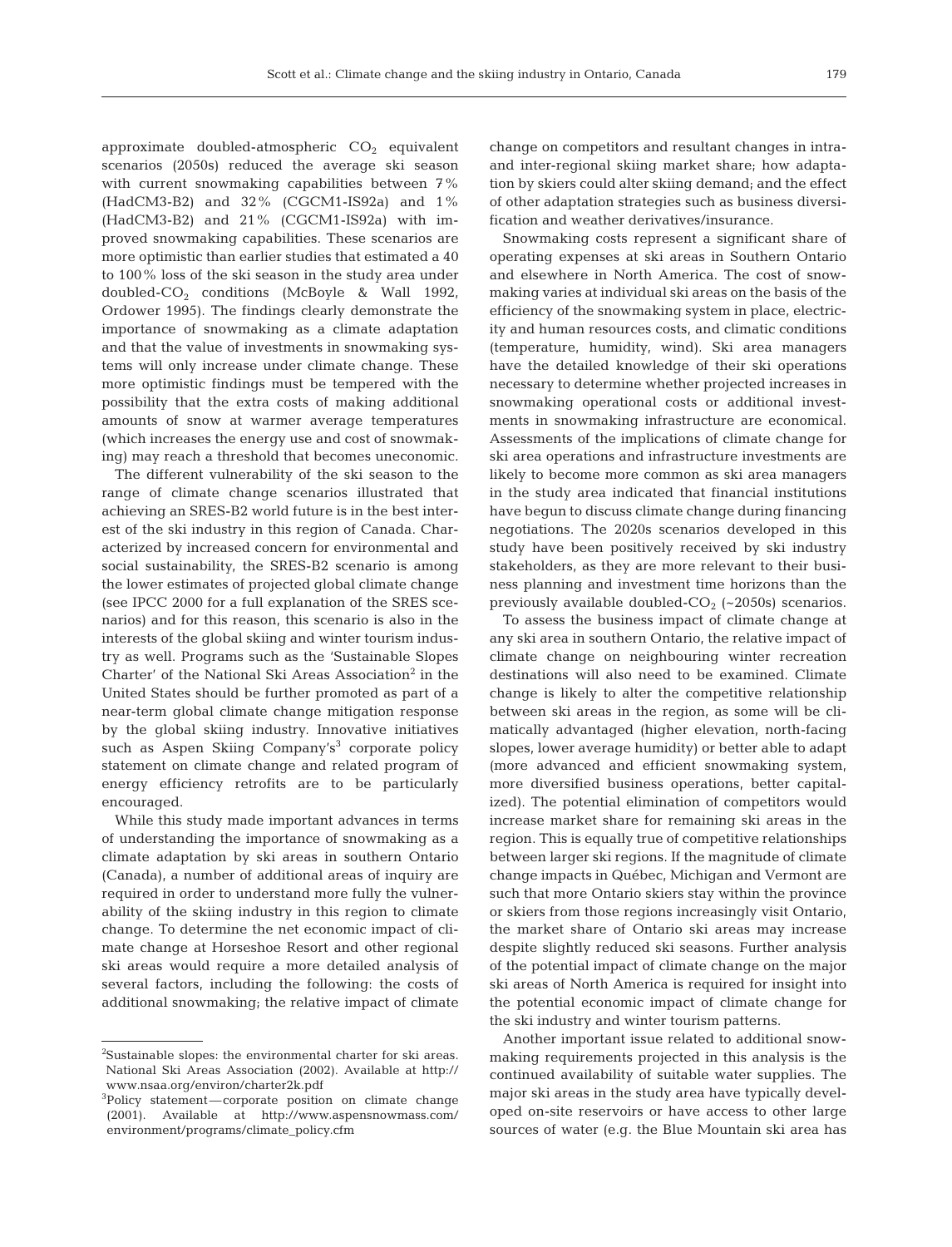built a pipeline to Lake Huron, one of the 5 Great Lakes). Water used to make snow for ski areas melts and returns to the same watershed in spring, so that the only net water withdrawal is through evaporative losses. Consequently, the impact of additional snowmaking in the future is not seen to be a critical water resource issue in this region and less of a concern than additional irrigation requirements for golf courses, for example. Water resource allocation for snowmaking is, however, a more salient issue for other areas of Canada and for international alpine ski regions.

The current understanding of how recreational users and tourists respond to climate variability (whether or not to participate or purchase equipment, activity substitution, use patterns, destination choice) is very limited. Only König (1998) has explored the potential impact of climate change for skiing demand. Skiers of different skill levels indicated they would respond differently to projected climate change impacts on ski areas in Australia (König 1998). Half of high-skill skiers indicated they would travel to other locations in the world for quality skiing conditions. Only 18% of low-skill skiers would incur the expense of international travel to ski, and a similar number (16%) indicated they would give up skiing altogether if the impact scenario provided to them occurred. The potential response of Ontario skiers to projected changes in ski season length and snow conditions is an important uncertainty. For example, if people adjust their recreational behaviour and ski more frequently in a shorter season, business revenues could remain the same or increase even with a shortened ski season. Additional research on the impacts of climate change for recreation and tourism demand is required to improve estimates of the potential economic impact within the ski industry.

Business diversification is an important climate adaptation strategy for ski areas. Horseshoe Resort has transformed itself from a ski resort to a 4-season resort operation by diversifying into golf and other summerseason recreation. In order to examine the net economic impact of changes in the ski season and higher snowmaking costs on the resort, these impacts would have to be considered in the context of overall resort operations. For example, increased revenues from an extended golf season might offset any potential losses related to reductions in the ski season.

Another important adaptation strategy that ski areas should consider strongly is the emerging market for weather derivatives and weather insurance (Conley 1999, Zeng 2000). A weather derivative is essentially a contract between 2 parties that stipulates what payment will occur as a result of the meteorological conditions that occur during the contract period specified. Weather derivatives are highly flexible instruments

that can be based on a wide range of meteorological variables (temperature, precipitation, sunshine, snow and ice conditions) and temporal periods (a 1 wk festival or recreational event, weekends during the summer months, the ski season, etc.). Weather-derivative contracts can be structured to reduce the weatherrelated risk of a range of tourism and recreation businesses. For example, a ski area could establish a weather-derivative contract based on a specified number of days in the critical Christmas-New Year period with adequate snowmaking temperatures or amount of natural snowfall.

Climate variability and change is a challenge to the tourism industry that has not been adequately assessed. The emergence of the weather-derivative market to reduce weather-related business risks and the consideration of climate change by financial institutions during financing negotiations with winter tourism operators may signal a short-term need to better understand the vulnerability of winter recreation and tourism to climate variability and change, and to facilitate necessary collaboration between the tourism industry and applied climatologists.

*Acknowledgements*. The authors are grateful to all of the tourism and recreation sector stakeholders who gave time and insight to the project and the Government of Canada's Climate Change Action Fund for partially funding the project. The authors would also like to thank the Ontario Ministry of Tourism for the provision of ski conditions data, Elaine Barrow (Environment Canada) for climate change scenario data, Mikhail Semenov (University of Bristol, UK) for the use of the LARS-Weather Generator, Brenda Jones and Nancy Wun (Faculty of Environmental Studies, University of Waterloo) for data collection and processing, and the helpful comments of 3 anonymous referees.

#### LITERATURE CITED

- ACACIA (2000) Tourism and recreation. In: Parry M (ed) Assessment of potential effects and adaptations for climate change in Europe. Jackson Environment Institute, University of East Anglia, Norwich, p 217–226
- Agnew M, Viner D (2001) Potential impact of climate change on international tourism. Tourism Hospitality Res 3:37–60
- Breiling M, Charamza P, Skage O (1997) Klimasensibilität Österreichischer Bezirke mit besonderer Berücksichtigung des Wintertourismus. Report 97:1. Institute for Landscape Planning, Alnarp
- Brown RD, Braaten RO (1999) Spatial and temporal variability of Canadian monthly snow depths, 1946–1995. Atmos Ocean 36(1):37–54
- Canadian Ski Council (2000) 1999/2000 Canadian skier and snowboarder survey. Canadian Ski Council, Mississauga Conley J (1999) Climate control. Risk Manage 46:1–16
- Crowe RB, McKay GA, Baker WM (1973) The tourist and outdoor recreation climate of Ontario, Vol 1. Objectives and definitions of seasons. Atmospheric Environment Service, Environment Canada, Toronto
- Elsasser H, Bürki R (2002) Climate change as a threat to tourism in the Alps. Clim Res 20:253–257